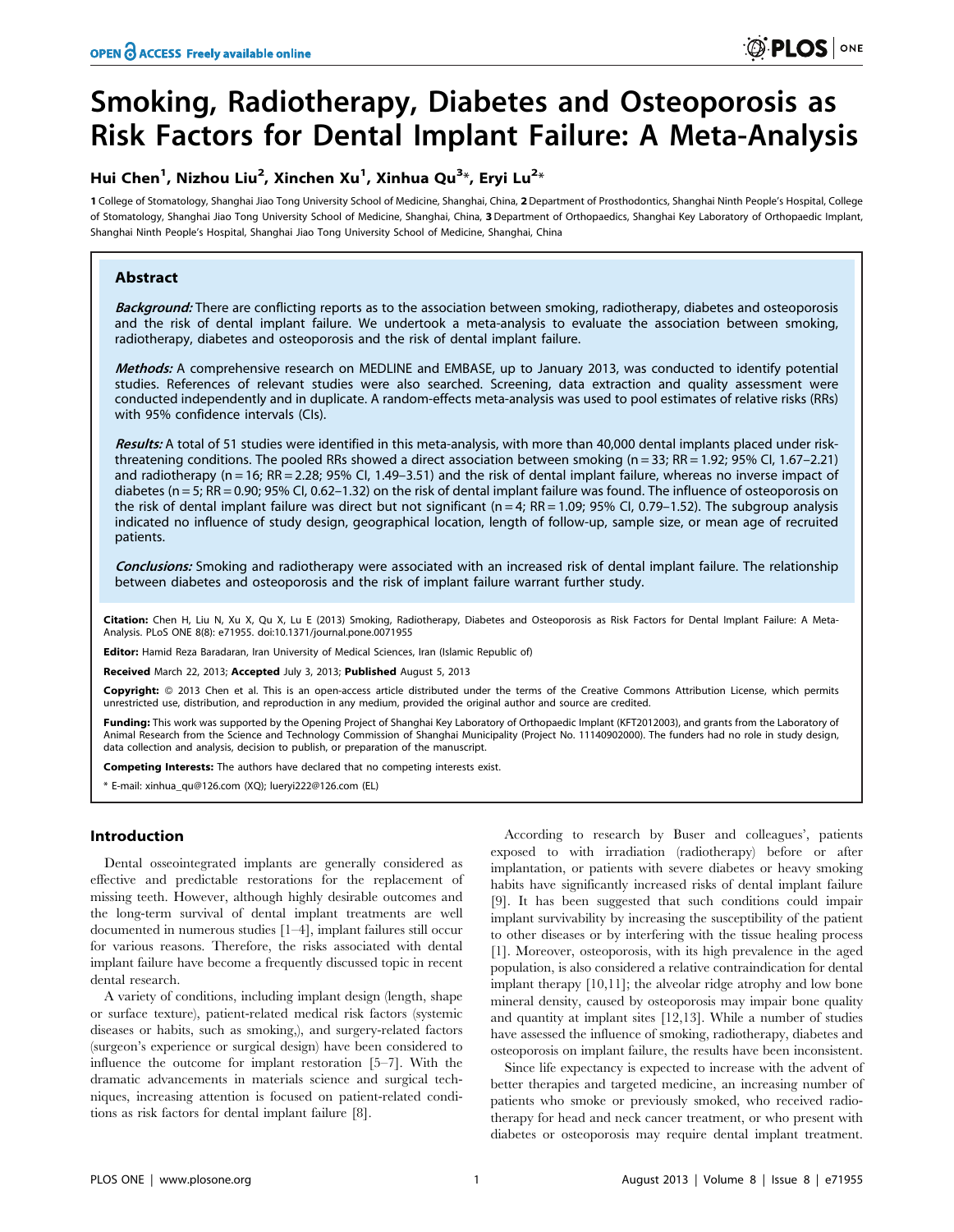Table 1. Criteria of Quality Assessment (a Modified McHarm checklist).

|                         | <b>ITEMS</b>                                                                                                                                                                                                                                                | <b>YES</b>   | <b>NO/Not sure</b> |
|-------------------------|-------------------------------------------------------------------------------------------------------------------------------------------------------------------------------------------------------------------------------------------------------------|--------------|--------------------|
|                         | Were the harms PRE-DEFINED using standardized or precise definitions?                                                                                                                                                                                       | $\mathbf{1}$ | $\bf{0}$           |
|                         | (In present study, we defined "harms" as the totality of adverse consequences of an implant surgery)                                                                                                                                                        |              |                    |
| $\overline{\mathbf{z}}$ | Were SERIOUS events precisely defined?                                                                                                                                                                                                                      | $\mathbf{1}$ | $\bf{0}$           |
|                         | (In present study, we defined complications that didn't lead to IMPLANT LOSS or IMPLANT REMOVAL<br>as SERIOUS events, e.g. sensitivity on function, radiographic bone loss $\leq$ 4 mm or 1/2 of the implant<br>body, probing depth $\leq$ 7 mm, etc. [14]) |              |                    |
| з                       | Were SEVER events precisely defined?                                                                                                                                                                                                                        | $\mathbf{1}$ | $\mathbf{o}$       |
|                         | (In present study, we defined IIMPLANT LOSS as SERIOUS events)                                                                                                                                                                                              |              |                    |
| 4                       | Did the study specify the TRAINING or BACKGROUND of who ascertained the harms?                                                                                                                                                                              | 1            | $\bf{o}$           |
| 5                       | Did the study specify the TIMING and FREQUENCY of collection of the harms?                                                                                                                                                                                  |              | 0                  |
| 6                       | Did the author(s) use STANDARD scale(s) or checklist(s) for harms collection?                                                                                                                                                                               |              | $\bf{0}$           |
| 7                       | Was the NUMBER of participants that withdrew or were lost to follow-up specified for<br>each study group?                                                                                                                                                   |              | $\Omega$           |
| 8                       | Was the TOTAL NUMBER of participants affected by harms specified for each study arm?                                                                                                                                                                        |              | $\mathbf{o}$       |
| 9                       | Did the author(s) specify the NUMBER for each TYPE of harmful event for each study group?                                                                                                                                                                   | 1            | $\Omega$           |
| 10                      | Did the author(s) specify the type of analyses undertaken for harms data?                                                                                                                                                                                   | 1            | $\mathbf{o}$       |
|                         | A Total of 10 Points                                                                                                                                                                                                                                        |              |                    |

doi:10.1371/journal.pone.0071955.t001

The aim of the present study was, therefore, to provide a comprehensive and critical meta-analysis of clinical studies published in international peer-reviewed literature concerning these four factors of high prevalence and/or of high risks, in order to draw evidence-based conclusions as to the influence of these factors on the outcome of dental implant treatment.

## Methods

## Search Strategy

We performed a systematic literature search of MEDLINE and EMBASE database up to January 2013. All searches were performed using medical subject heading (MeSH) or free text words. We combined search terms for outcomes (survival, success, osseointegration, failure, removal, replacement and loss), risk factors (1, smoking, smoker or tobacco; 2, irradiation, radiotherapy or head and neck cancer; 3, diabetes, diabetic, diabetes mellitus or hyperglycemia; 4, osteoporosis, osteopenia, low bone mineral density or bone loss) and key subjects (dental implant or oral implant). Reference lists of identified articles and relevant papers known to reviewers were also searched. Emails were sent to the authors of identified studies for additional information, where necessary. Studies were limited to English publications. Considering the study by Mish and his colleagues, we referred implant removal or implant loss to "implant failure" [14].

#### Selection Criteria

Three reviewers (H Chen, N Liu and X Xu) conducted the search independently. Titles and abstracts were screened for subject relevance. Studies that could not be definitely excluded based on abstract information were also selected for full text screening. Two reviewers examined the full text of all relevant studies for inclusion possibility (smoking: N Liu and X Xu; radiotherapy: H Chen and X Xu; diabetes and osteoporosis: H Chen and N Liu). Where there was a disagreement for study inclusion, a discussion was held with a third reviewer (X Qu) to reach a consensus.

Studies were eligible for inclusion if they met the following criteria: (1) human study; (2) observational study; (3) studies focusing on the influence of smoking and/or radiotherapy and/or diabetes and/or osteoporosis on dental implant failure; (4) studies providing outcome data for dental implant failure or relevant data that could be calculated by the reviewers; (5) studies providing data for both a non-risk (control) group and a risk (study) group; (6) studies published in English. Exclusion criteria were agreed as follows: (1) animal study; (2) in vitro or laboratory study; (3) review or case report; (4) studies providing craniofacial implant data for which dental implant data could not be extracted; (5) studies providing patient-related data (to be specific, survival/failure rate that was calculated at the patient-level); 6) studies without data on non-smoking, non-irradiation, non-diabetic or non-osteoporotic groups.

#### Data Extraction and Quality Assessment

Two reviewers (H Chen and N Liu) independently extracted data using a structured form. The following information was extracted from each included study: year of publication, country, first author's family name, study design, follow-up period, characteristics of subjects (number of patients, gender and age), information relevant to risk factors, characteristics of the dental implants (number and placement position) and data on dental implant failure.

The methodological quality of the included studies was independently and appraised twice by two reviewers (H Chen and X Xu) using elements of McMaster Quality Assessment Scale of Harms (McHarm) [15]. The criteria of the quality assessment are presented in Table 1. Any discrepancy that occurred during data extraction and quality assessment was resolved by consensus or discussion with another reviewer (X Qu).

#### Statistical Analysis

We evaluated dental implant failure for any reason attributable to the implant as our outcome measure of interest. Relative risk (RR) was used as the common measure of association across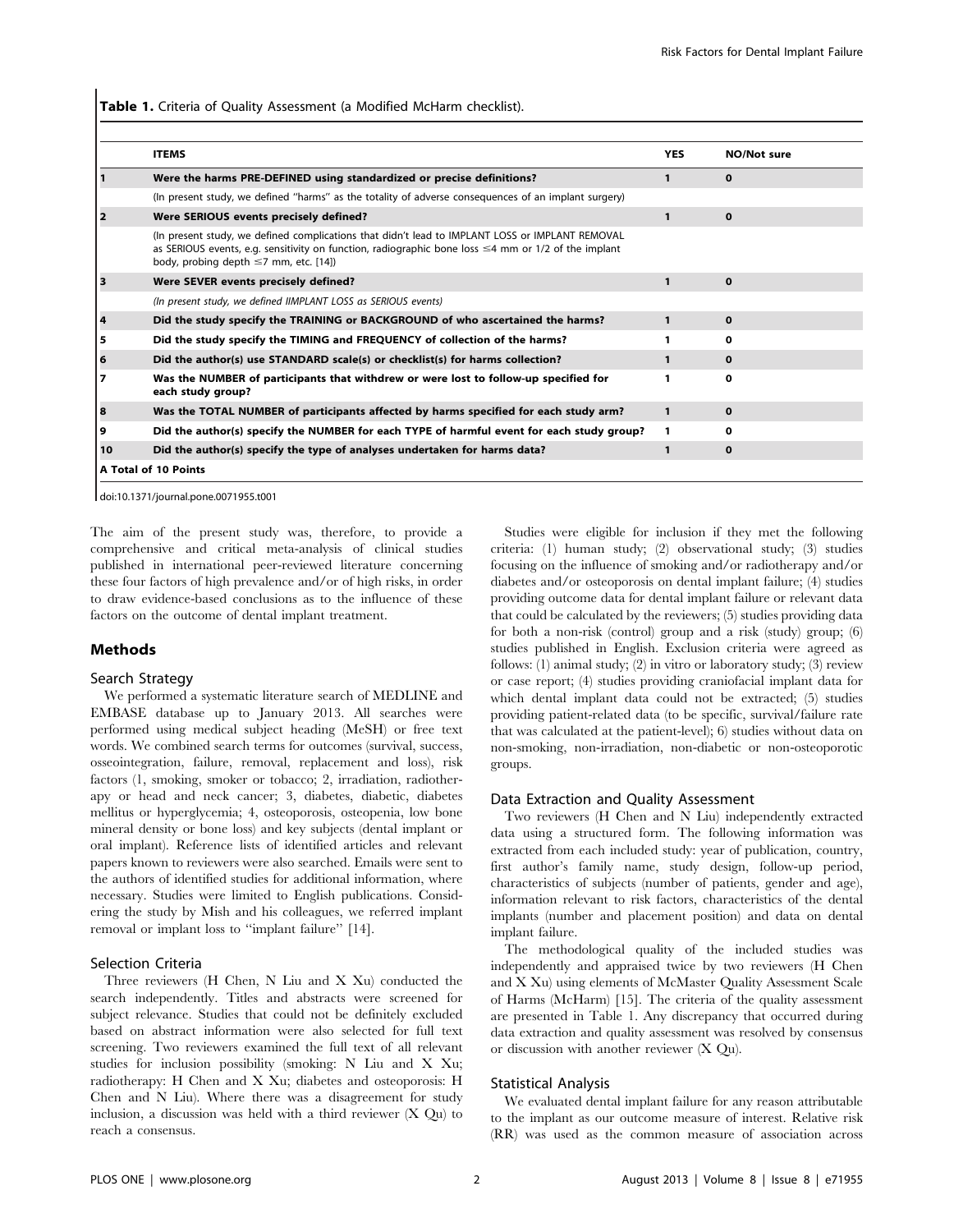

Figure 1. Flow Diagram of Screened and Included Papers. doi:10.1371/journal.pone.0071955.g001

studies. The RRs and 95% confidence intervals (CIs) were extracted or calculated from each study, and then we pooled the overall RRs using the inverse of corresponding variances as weights. For the meta-analysis, a random-effects model was considered [16]. Heterogeneity between studies was tested through the Cochran Q and  $I^2$  statistics ( $I^2$  values of 25, 50, and 75% are considered as low, moderate, and high, respectively [17]).

Subgroup analyses were used to identify associations between the risk of dental implant failure and other relevant study characteristics (mean age, geographical location, design of study, sample size and length of follow-up) as possible sources of heterogeneity. Publication bias was measured using Begg's and Egger's regression tests and visualization of funnel plots [18]. The stability of the study was also detected by sensitivity analysis, through re-meta-analysis with one involved study excluded each time. All statistical analyses were performed with Review Manager 5.01 (The Cochrane Collaboration, Copenhagen, Denmark) and Stata version 11 (StataCorp, College Station, TX).

## Results

## Literature Search

The literature search yielded a total of 3,735 primary studies, of which 3,472 were excluded after title screening. An additional 65 studies were included after checking the references of relevant reviews and studies. Finally, 328 studies were included for full-text assessment, of which 277 were excluded for one of the following reasons: (1) studies focusing on irrelevant outcome assessment  $(n = 144)$ , such as bone loss or primary stability; (2) studies without a non-risk group  $(n = 56)$ ; (3) studies only providing patient-related data  $(n = 21)$ ; (4) studies where data related to implant failure could not be calculated  $(n = 53)$ ; and  $(5)$  studies where the reported data were represented in another included in our analysis  $(n = 3)$  [19– 21]. As a result, 51 studies met the inclusion criteria for metaanalysis, with 33 studies for smoking [22–54], 16 for radiotherapy [31,44,55–68], five for diabetes [31,44,47,48,69] and four for osteoporosis [44,70–72], respectively. Of note, four studies involved more than one risk factor and were included in more than one group [31,44,47,48]. A flow diagram of the study selection process is presented in Figure 1.

#### Study Characteristics and Quality Assessment

The detailed characteristics of the included studies and the results of the quality assessment are summarized in Tables 2–5. The number of implants in each study ranged from 56 [34] to 5,843 [49]. The earliest study was published in 1993 [22], and the latest in 2012 [53,54,67–69]. In terms of study design, 23 studies enrolled patients prospectively [24,25,27–29,32–34,37–40,42,46, 47,55,58,60–62,64,66,69], whereas 28 were retrospective database reviews [22,23,26,30,31,35,36,41,43–45,48–54,56,57,59,63,65,67, 68,70–72]. By geographic location, 18 studies were conducted in the United States [24,26,30–33,35,36,38–40,42,45,50,53,57, 65,71], 24 in Europe [23,27,28,29,37,43,44,49,51,52,54–56,58– 64,66–68,72] and nine in other regions [22,25,34,41,46– 48,69,70]. The overall study quality averaged 8.2 (range, 5–10) on a scale of 1 to 10.

#### Smoking

The multivariable-adjusted RRs in each study and the pooled RRs of dental implant failure for smoking versus non-smoking patients are presented in Figure 2, Table 2 and Table 6 (33 studies; 35,118 implants). In the pooled analysis, smoking was associated with higher risk of dental implant failure (RR = 1.92; 95% CI, 1.67–2.21). There was moderate heterogeneity among the studies  $(P=0.03, I^2=35\%)$ . Stratifying by study design, the pooled RRs for prospective studies and retrospective studies were 1.34 (95% CI, 0.90–2.00) and 2.01 (95% CI, 1.75–2.30). Stratifying by geographical location, the summary RRs were 1.59 (95% CI, 1.27–1.98) for studies conducted in the United States, 2.27 (95% CI, 1.62–3.20) for Europe and 2.23 (95% CI, 1.77–2.81) for other regions. With regard to the mean age of patients, the pooled RRs for  $\leq$ 55-year-old and  $\geq$ 55-year-old patients were 2.15 (95% CI, 1.87–2.47) and 1.67 (95% CI, 1.13–2.47), respectively. A subgroup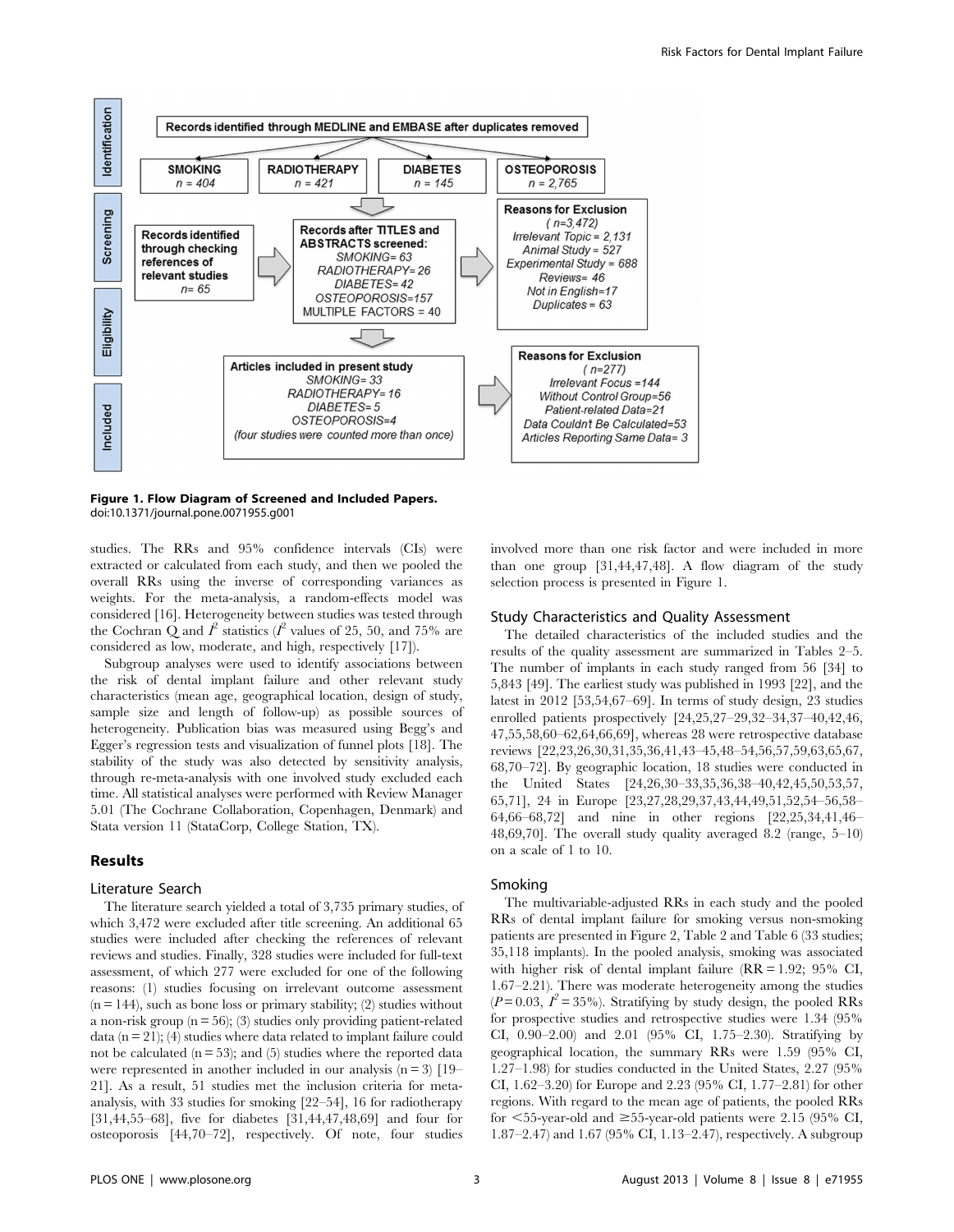#### Table 2. Study Characteristics (SMOKING).

| Author (Year)                 | Country       | <b>Study</b>    | Follow-up             | <b>Patient Characteristics</b> |                |              | Smoking                     | <b>Implant Characteristics</b> |                                 |              | QS             |
|-------------------------------|---------------|-----------------|-----------------------|--------------------------------|----------------|--------------|-----------------------------|--------------------------------|---------------------------------|--------------|----------------|
|                               |               |                 |                       | <b>Mean Age</b>                | <b>CON/STY</b> | F            |                             | <b>CON/STY</b>                 | <b>Position</b><br>(Mand./Max.) | <b>FC/FS</b> |                |
| Bain, 1993                    | Canada        | Retro           | 37.88 m               | 54.7 yr                        | NA/NA          | 311          | <b>NA</b>                   | 1,804/390                      | 1,115/1,079                     | 86/44        | 8              |
| De Bruyn, 1994                | Belgium       | Retro           | <b>NA</b>             | $(20-80 \text{ yr})$           | 91/26          | 66           | <b>NA</b>                   | 338/114                        | 208/244                         | 5/10         | 8              |
| Gorman, 1994                  | <b>USA</b>    | Prospec NA      |                       | NA                             | 228/82         | <b>NA</b>    | <b>NA</b>                   | 142/646                        | NA                              | 47/42        | 7              |
| Bain, 1996                    | Canada        | Prospec NA      |                       | <b>NA</b>                      | NA/NA          | <b>NA</b>    | <b>NA</b>                   | 176/47                         | <b>NA</b>                       | 10/9         | 8              |
| Minsk, 1996                   | <b>USA</b>    | Retro           | 6 yr                  | <b>NA</b>                      | NA/NA          | <b>NA</b>    | 20 per day                  | 570/157                        | 358/369                         | 52/17        | 9              |
| Lindquist, 1997               | Sweden        | Prospec 10 yr   |                       | $(33-64 \text{ yr})$           | 24/21          | 32           | <b>NA</b>                   | 139/125                        | Mandible                        | 3/0          | 8              |
| De Bruyn, 1999                | Belgium       | Prospec 7 yrs   |                       | NA                             | 13/10          | NA           | 13.2 per day 32/30          |                                | Maxilla                         | 9/6          | 10             |
| Grunder, 1999                 | Switzerland   | Prospec 34.4 m  |                       | $58 \pm 15$ yr                 | 55/19          | 34           | <b>NA</b>                   | 164/55                         | <b>NA</b>                       | 3/0          | 9              |
| Jones, 1999                   | <b>USA</b>    | Retro           | 58 m                  | 50 yr                          | 44/19          | 40           | <b>NA</b>                   | 217/126                        | 204/147                         | 5/11         | 8              |
| <b>Keller, 1999</b>           | <b>USA</b>    | Retro           | 12 <sub>yr</sub>      | $(15 - 73 \text{ yr})$         | 26/28          | <b>NA</b>    | <b>NA</b>                   | 143/105                        | Grafted maxilla sinus           | 26/7         | 10             |
| Lambert, 2000                 | USA           | Prospec 3 yr    |                       | NA                             | NA/NA          | NA           | ΝA                          | 1,928/959                      | 1616/1271                       | 115/85       | 8              |
| Olson, 2000                   | <b>USA</b>    |                 | Prospec $38 \pm 15$ m | $56 \pm 12$ yr                 | NA/NA          | $\mathbf{1}$ | <b>NA</b>                   | 65/51                          | Grafted maxillary sinus         | 1/2          | $\overline{7}$ |
| Wallace, 2000                 | <b>USA</b>    | Retro           | 4 yr                  | <b>NA</b>                      | 39/17          | 27           | NA                          | 115/72                         | <b>NA</b>                       | 8/12         | $\overline{7}$ |
| Schwartz-Ara, 1999            | <b>Israel</b> | Prospec 5 yr    |                       | 47 yr                          | NA/NA          | 27           | <b>NA</b>                   | 50/6                           | 39/17                           | 5/1          | $\overline{7}$ |
| Geurs, 2001                   | <b>USA</b>    | Retro           | $3.2 \pm 1.3$ yr      | ΝA                             | NA/NA          | ΝA           | <b>NA</b>                   | 267/62                         | Grafted maxilla sinus           | 13/7         | 6              |
| Widmark, 20001                | Sweden        |                 | Prospec (3-5 yr)      | <b>NA</b>                      | 25/11          | <b>NA</b>    | $\geq$ half a<br>pack a day | 131/67                         | Local: 120/Grafted: 101         | 14/26        | 10             |
| <b>Kumar, 2002</b>            | <b>USA</b>    | Prospec NA      |                       | <b>NA</b>                      | 389/72         | NA           | NA                          | 914/269                        | 357/826                         | 8/15         | 5              |
| Van Steenberghe, 2002 Belgium |               | Prospec NA      |                       | $50 \pm 14$ yr                 | NA/NA          | 243          | <b>NA</b>                   | 1,107/156                      | <b>NA</b>                       | 19/8         | $\overline{7}$ |
| Karoussis, 2003               | Switzerland   | Prospec 10 yr   |                       | <b>NA</b>                      | 41/12          | NA           | <b>NA</b>                   | 84/28                          | <b>NA</b>                       | 3/2          | 10             |
| DeLuca, 2006                  | Canada        | Retro           | 59.8 m                | 49.3 yr                        | 285/104        | 283          | <b>NA</b>                   | 1,045/4,94                     | <b>NA</b>                       | 32/26        | 9              |
| Peleg, 2006                   | <b>USA</b>    | Prospec 69 m    |                       | <b>NA</b>                      | 505/226        | 453          | <b>NA</b>                   | 1,505/627                      | Maxilla sinus grafting          | 28/16        | 7              |
| <b>Mundt, 2006</b>            | Germany       | Retro           | 88.2 m                | 54.1 yr                        | NA/NA          | 94           | <b>NA</b>                   | 294/363                        | 296/367                         | 6/30         | 8              |
| Alsaadi, 2008                 | Belgium       | Retro           | 2 yr                  | <b>NA</b>                      | 351/61         | 240          | <b>NA</b>                   | 1,291/223                      | 698/816                         | 80/21        | 8              |
| <b>Balshe, 2008</b>           | <b>USA</b>    | Retro           | 5 yr                  | 49.4 yr                        | 1299/119       | 861          | $17.7 \pm 7$<br>per day     | 3,841/766                      | 2,633/1974                      | 188/77       | $\overline{7}$ |
| Levin, 2008                   | Israel        | Prospec 6.14 yr |                       | 45 yr                          | 54/10          | 40           | NA                          | 54/10                          | NA                              | 3/1          | 7              |
| <b>Tawil, 2008</b>            | Lebanon       | Prospec 42.4 m  |                       | <b>NA</b>                      | 50/40          | 33           | <b>NA</b>                   | 254/245                        | <b>NA</b>                       | 2/5          | 9              |
| Anner, 2010                   | Isreal        | Retro           | $31 \pm 28$ m         | $52 \pm 12$ yrs                | 412/63         | 299          | NA                          | 1,400/226                      | NA                              | 56/21        | 7              |
| Cavalcanti, 2011              | <b>Italy</b>  | Retro           | 5 yr                  | 50 yrs                         | 1019/458       | 1025         | <b>NA</b>                   | 3,882/1,961                    | <b>NA</b>                       | 112/107 9    |                |
| Conrad, 2011                  | <b>USA</b>    | Retro           | 35.7 m                | 55.3 yr                        | NA/NA          | 168          | <b>NA</b>                   | 446/48                         | Maxilla                         | 28/6         | 8              |
| Rodriguez, 2011               | Spain         | Retro           | $\geq 6$ m            | $53 \pm 13$ yr                 | 182/113        | 188          | <b>NA</b>                   | 644/389                        | <b>NA</b>                       | 18/14        | 9              |
| Vandeweghe, 2011              | Belgium       | Retro           | 22 m                  | $54 \pm 13.4$ yr               | 288/41         | 43           | ΝA                          | 608/104                        | <b>NA</b>                       | 7/5          | 9              |
| Lin, 2012                     | <b>USA</b>    | Retro           | $12 \text{ m}$        | 59.6 yr                        | 47/28          | 186          | <b>NA</b>                   | 93/62                          | Grafted maxiila sinus           | 12/13        | 9              |
| Vervaeke, 2012                | Belgium       | Retro           | $31 \pm 7.2$ m        | $56 \pm 12$ yr                 | 235/60         | 168          | <b>NA</b>                   | 244/849                        | 458/648                         | 11/8         | 10             |

CON = control group, that is non-smoking group;STY = study group, that is smoking group; F = Female; Mand. = mandible; Max. = maxilla; Retro = retrospective study; Prospec = prospective study; yr = year; m = month; NA = not available; Local = local bone; Grafted = grafted bone; FC = failure implant number of Control Group; FS = failure implant number of Study Group; QS = quality assessment score.

doi:10.1371/journal.pone.0071955.t002

analysis indicated no influence of study design, geographical location, length of follow-up, sample size or mean patient age.

#### Radiotherapy

Figure 3 shows the association between radiotherapy and risk of dental implant failure from a collection of 16 studies and 5,246 implants. A pooled analysis indicated a direct association between radiotherapy and the risk of dental implant failure  $(RR = 2.28;$ 95% CI, 1.49–3.51). The heterogeneity among the studies was high (P<0.0001,  $I^2 = 70\%$ ). As far as geographical location was concerned, the summary RRs were 1.46 (95% CI, 0.12–17.3) for studies performed in the United States and 2.29 (95% CI, 1.45– 3.63) for Europe. Stratifying by length of follow-up, the pooled RRs for  $\leq$ 5-year and  $\geq$ 5-year duration were 1.76 (95% CI, 1.20– 2.59) and 1.62 (95% CI, 0.85–3.11), respectively. According to the mean age of the patients involved, the pooled RRs for  $\leq$ 55-yearold and  $\geq$ 55-year-old patients were 1.95 (95% CI, 1.11–3.42) and 1.40 (95% CI, 0.33–5.97). In the subgroup analysis, study design, geographical location, length of follow-up, sample size and mean patient age, had no influence on the risk of dental implant failure (Table 6).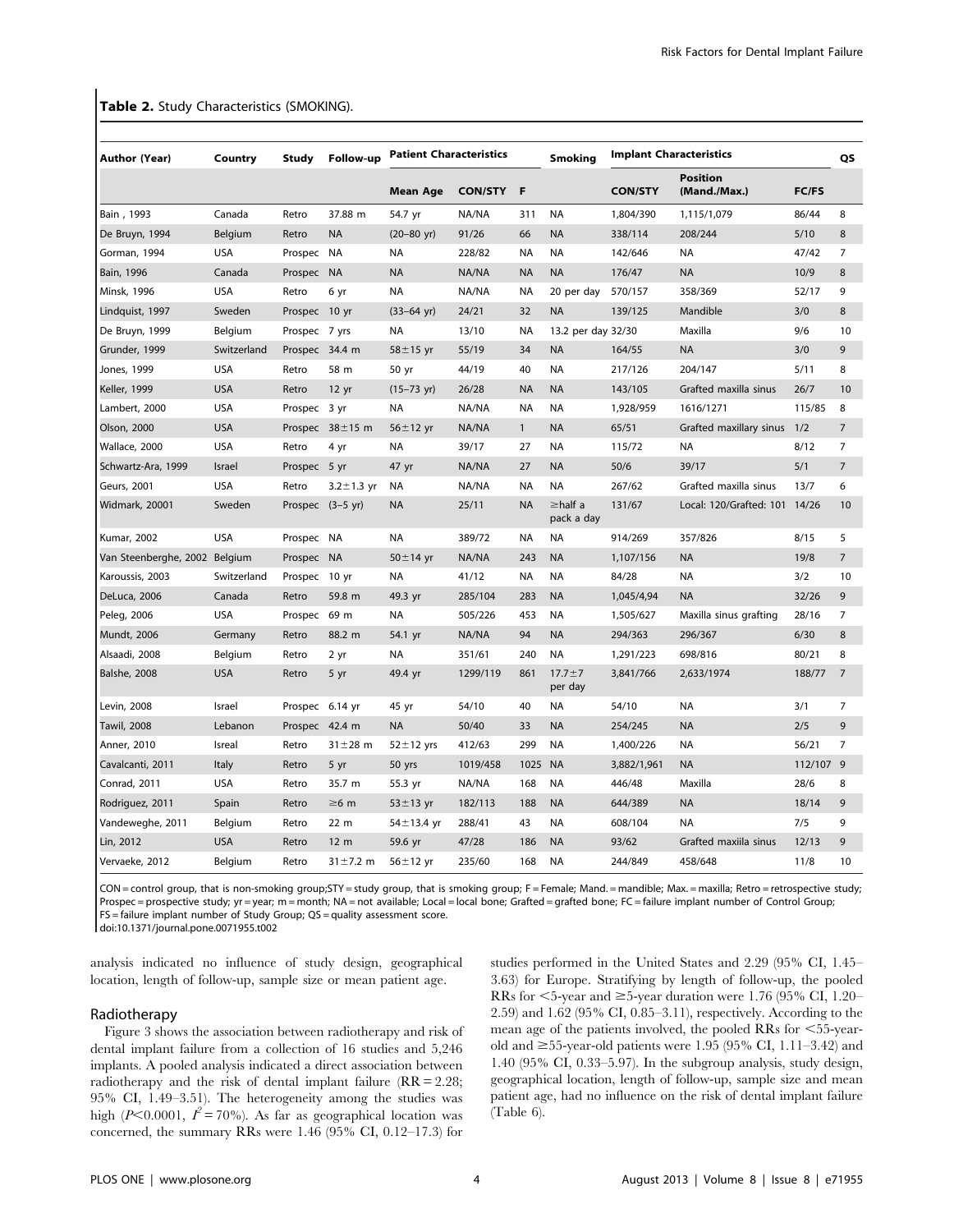Table 3. Study Characteristics (RADIOTHERAPY).

| Author (Year)        | Country                  | <b>Study</b>    | Follow-up        | <b>Patient Characteristics</b> |                  | Radiotherapy      |           | <b>Implant Characteristics</b> |                |                              | QS           |                |
|----------------------|--------------------------|-----------------|------------------|--------------------------------|------------------|-------------------|-----------|--------------------------------|----------------|------------------------------|--------------|----------------|
|                      |                          |                 |                  |                                | Mean Age CON/STY | -F                | Time      | Dose (Gy)                      | <b>CON/STY</b> | <b>Position (Mand./Max.)</b> | <b>FC/FS</b> |                |
| <b>Esser, 1997</b>   | Germany                  | Prospec         | <b>NA</b>        | $(37 - 79 \text{ yr})$         | NA/NA            | 9                 | <b>BP</b> | 60                             | 66/152         | Mandible                     | 7/33         | 7              |
| Werkmeister.<br>1999 | Germany                  | Retro           | 3 yrs            | 55 yr                          | 17/12            | 6                 | <b>BP</b> | 54                             | 79/30          | Local: 64/Grafted: 45        | 19/8         | 7              |
| Keller, 1999         | <b>USA</b>               | Retro           | 12 yrs           | $(15 - 73 \text{ yr})$         | 52/2             | <b>NA</b>         | <b>NA</b> | 55 and 61                      | 237/11         | Grafted maxilla              | 33/0         | 10             |
| Shaw, 2005           | <b>UK</b>                | Retro           | $3.5$ yr         | 58 yr                          | 43/34            | 32                | <b>BP</b> | $40 - 66$                      | 192/172        | Local: 238/Grafted: 126      | 25/31        | - 9            |
| Yerit, 2006          | Austria                  | Prospec         | 5.4 $\pm$ 3.2 yr | $58 \pm 14$ yr                 | NA/NA            | 15                | <b>BP</b> | 50                             | 162/154        | Local: 238/Grafted: 78       | 15/29        | 9              |
| Schepers, 2006       | Netherlands Retro        |                 | up to 23 m       | 66.11 yr                       | 27/21            | 19                | AP        | $60 - 68$                      | 78/61          | <b>NA</b>                    | 0/2          | 8              |
| Landes, 2006         | Germany                  | Prospec         | 36 m             | 63 yr                          | 11/19            | 8                 | <b>BP</b> | 57                             | 42/72          | <b>NA</b>                    | 0/1          | 8              |
| Nelson, 2007         | Germany                  | Prospec 10.3 yr |                  | 59 yr                          | <b>NA/29</b>     | 30                | <b>BP</b> | up to 72                       | 311/124        | 281/154                      | 4/7          | $\overline{7}$ |
| Alsaadi, 2008        | Belgium                  | Retro           | 2 yr             | <b>NA</b>                      | 410/2            | 240 NA            |           | <b>NA</b>                      | 1.499/15       | 698/816                      | 98/3         | 8              |
| Schoen, 2008         | Netherlands Prospec 12 m |                 |                  | $62 \pm 11$ yr                 | 16/19            | 15                | AP        | $60.1 \pm 7.7$                 | 64/76          | Local bone                   | 2/2          | 9              |
| Klein, 2009          | Germany                  | Retro           | 5 yr             | 58.4 yr                        | 16/27            | $12 \overline{ }$ | <b>BP</b> | $<$ 50 or<br>$\geq 50$         | 74/116         | Local: 62/Grafted: 128       | 12/13        | 8              |
| Cuesta-Gil, 2009     | Spain                    | Prospec /       |                  | 52 yr                          | 32/79            | 31                | Mixed     | $50 - 60$                      | 311/395        | Local: 454/Grafted: 252      | 6/75         | 9              |
| Salinas, 2010        | <b>USA</b>               | Retro           | 41.1             | <b>NA</b>                      | 18/26            | 19                | Mixed     | >60                            | 116/90         | Local: 105/Flap: 114         | 8/23         | 10             |
| Linsen, 2012         | Germany                  | Prospec         | $48 + 34.3$ m    | $56 \pm 16$ yr                 | 32/34            | 23                | <b>BP</b> | 36 or 60                       | 135/127        | 213/49                       | 6/8          | 10             |
| Jacobsen, 2012       | Switzerland              | Retro           | 67 m             | 52.4 yr                        | NA/NA            | 16                | AP        | <b>NA</b>                      | 93/47          | Local: 41/Flap: 99           | 14/14        | 9              |
| Fenlon, 2012         | <b>UK</b>                | Retro           |                  | <b>NA</b>                      | 29/12            | NA AP             |           | 66                             | 110/35         | Grafted bone                 | 3/15         | 8              |

CON = control group, that is non-radiotherapy group; STY = study group, that is radiotherapy group; F = Female; BP = before placement; AP = after placement;

Mand. = mandible; Max. = maxilla; Retro = retrospective study; Prospec = prospective study; yr = year; m = month; NA = not available,; Local = local bone; Grafted = grafted bone; FC = failure implant number of Control Group; FS = failure implant number of Study Group; QS = quality assessment score.

doi:10.1371/journal.pone.0071955.t003

#### Diabetes and Osteoporosis

Five studies were included to analyze on dental implant failure with regard to diabetes (6,774 implants). The results of the pooled analysis are shown in Figure 4. The pooled RR for patients with diabetes versus patients without diabetes was 0.90 (95% CI, 0.62– 1.32), indicating no association between diabetes and the risk of dental implant failure. We found high heterogeneity across the studies  $(P=0.07, I^2=58\%)$ .

Four studies were concerned with the association between osteoporosis and dental implant failure, with a collection of 3,070 implants. In the pooled analysis, the association between osteoporosis and the risk of dental implant failure was direct but not significant  $(RR = 1.09; 95\% \text{ CI}, 0.79-1.52)$ , with high heterogeneity across the studies ( $P = 0.14$ ,  $I^2 = 46\%$ ). (Figure 5)

Since limited studies focusing on diabetes and osteoporosis met our inclusion criteria, and insufficient data could be extracted from the included studies, no subgroup analysis was performed to further investigate the association between diabetes and osteoporosis and risk of dental implant failure.

## Publication Bias and Sensitivity Analysis

Publication bias was determined by visualization of funnel plot, Begg's test, and Egger's regression test. With the exception of radiotherapy (Begg's test:  $P = 0.47$ ; Egger's test:  $P = 0.02$ ), there was no evidence of publication bias for smoking (Begg's test:

| Author (Year)       |             | Country |                 |                        |           |           |             |                |                                  |              |    |  | Study | Follow-up | <b>Patient Characteristics</b> |  |  | <b>Diabetes</b><br>Type | <b>Implant Characteristics</b> |  |  | QS |
|---------------------|-------------|---------|-----------------|------------------------|-----------|-----------|-------------|----------------|----------------------------------|--------------|----|--|-------|-----------|--------------------------------|--|--|-------------------------|--------------------------------|--|--|----|
|                     |             |         |                 | <b>Mean Age</b>        | CON/STY F |           |             | <b>CON/STY</b> | <b>Position (Mand./</b><br>Max.) | <b>FC/FS</b> |    |  |       |           |                                |  |  |                         |                                |  |  |    |
| Keller, 1999        | <b>USA</b>  | Prosp   | 12 yrs          | $(15 - 73 \text{ yr})$ | 52/2      | <b>NA</b> | <b>NA</b>   | 237/11         | Grafted maxilla                  | 0/0          | 10 |  |       |           |                                |  |  |                         |                                |  |  |    |
| <b>Morris, 2000</b> | New Zealand | Prosp   | 36 m            | <b>NA</b>              | 408/255   | <b>NA</b> | II          | 2632/255       | Mixed                            | 180/20       |    |  |       |           |                                |  |  |                         |                                |  |  |    |
| <b>Tawil, 2008</b>  | Lebanon     | Retro   | 42.4 m          | 62.15 yr               | 45/45     | 33F       | Ш           | 244/255        | Mixed                            | 2/7          | 9  |  |       |           |                                |  |  |                         |                                |  |  |    |
| Alsaadi, 2008       | Belgium     | Retro   | 2 <sub>yr</sub> | <b>NA</b>              | 402/10    | 240       | $1:1$ $1:9$ | 1,480/34       | 698/816                          | 202/0        | 8  |  |       |           |                                |  |  |                         |                                |  |  |    |
| Anner, 2010         | Isreal      | Prosp   | $31 \pm 28$ m   | $52 \pm 12$ yr         | 426/49    | 299       | <b>NA</b>   | 1.449/177      | Mixed                            | 72/5         |    |  |       |           |                                |  |  |                         |                                |  |  |    |

CON = control group, that is non-diabetes group; STY = study group, that is diabetes group; F = Female; Mand. = mandible; Max. = maxilla; Retro = retrospective study; Prospec = prospective study; yr = year; m = month; NA = not available; Local = local bone; Grafted = grafted bone; FC = failure implant number of Control Group; FS = failure implant number of Study Group; QS = quality assessment score.

doi:10.1371/journal.pone.0071955.t004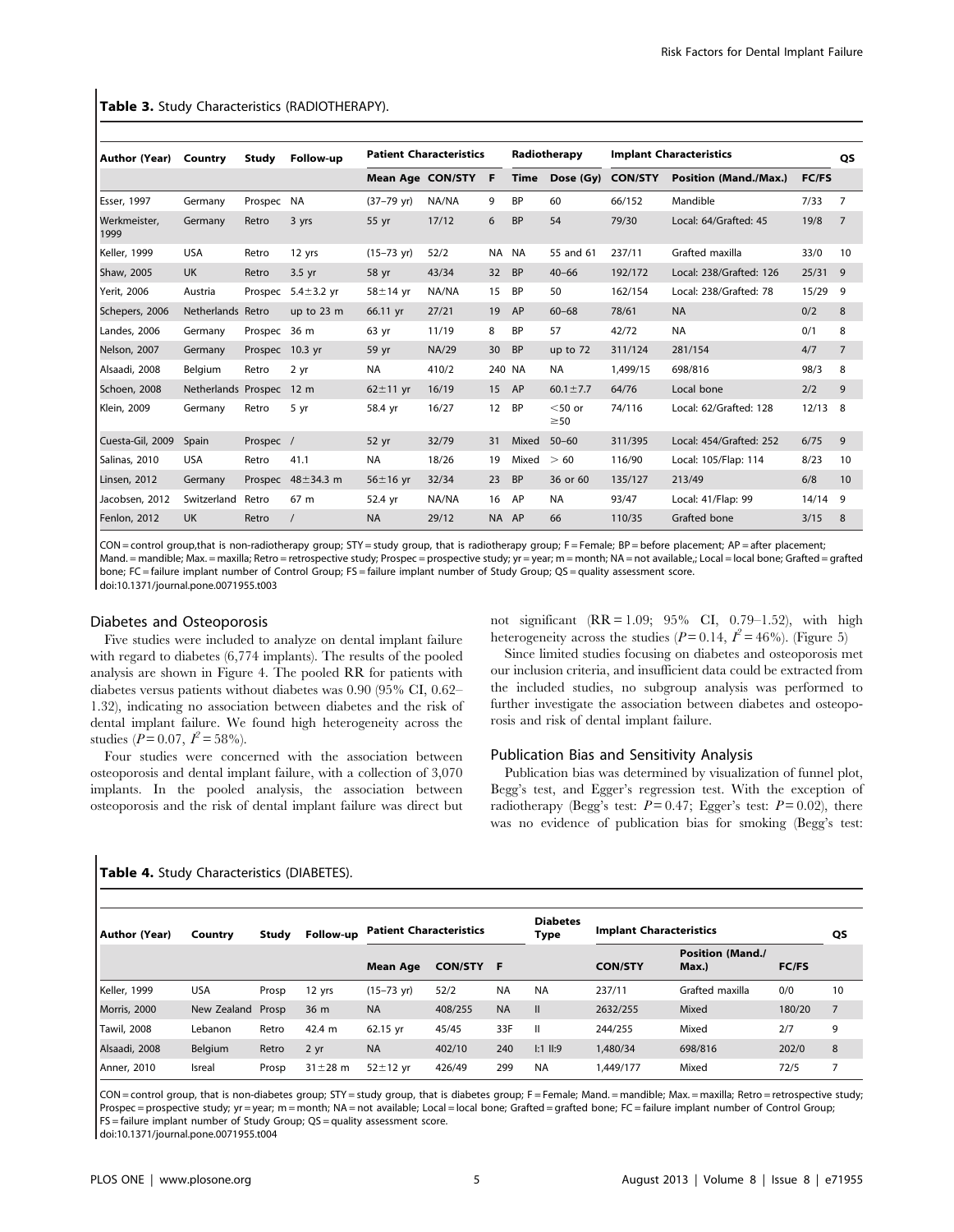## Table 5. Study Characteristics (OSTEOPOROSIS).

| Author (Year) | Country    | <b>Study</b> | Follow-up      | <b>Patient Characteristics</b> |                |     | <b>Implant Characteristics</b> |                                  |              | QS |  |
|---------------|------------|--------------|----------------|--------------------------------|----------------|-----|--------------------------------|----------------------------------|--------------|----|--|
|               |            |              |                | <b>Mean Age</b>                | <b>CON/STY</b> | F   | <b>CON/STY</b>                 | <b>Position (Mand./</b><br>Max.) | <b>FC/FS</b> |    |  |
| Amorim, 2007  | Brazil     | Retro        | 9 <sub>m</sub> | 58.2 yr                        | 20/19          | 39  | 43/39                          | Mandible                         | 0/1          | 8  |  |
| Alsaadi, 2008 | Belgium    | Retro        | 2 yr           | <b>NA</b>                      | 393/19         | 240 | A46/68                         | 698/816                          | 92/9         | 8  |  |
| Holahan, 2008 | <b>USA</b> | Retro        | 5.4 yr         | $63\pm9$ yr                    | 564/192        | 746 | 306/340                        | 378/268                          | 17/20        |    |  |
| Dvorak, 2011  | Austria    | Retro        | $6±4$ yr       | $\geq$ 45 yr                   | 115/62         | 117 | 543/258                        | 396/432                          | 17/20        |    |  |

CON = control group, that is non-osteoporosis group; STY = study group, that is osteoporosis group; F = Female; Mand. = mandible; Max. = maxilla; Retro = retrospective study; Prospec = prospective study; yr = year; m = month; NA = not available; Local = local bone; Grafted = grafted bone; FC = failure implant number of Control Group; FS = failure implant number of Study Group; QS = quality assessment score.

doi:10.1371/journal.pone.0071955.t005

|                               | <b>Risk Ratio</b>                                 | <b>Risk Ratio</b>   |
|-------------------------------|---------------------------------------------------|---------------------|
| <b>Study or Subgroup</b>      | M-H, Random, 95% CI                               | M-H, Random, 95% CI |
| Alsaadi (2008)                |                                                   | 1.52 [0.96, 2.41]   |
| Anner (2010)                  |                                                   | 2.32 [1.44, 3.76]   |
| Bain (1993)                   |                                                   | 2.37 [1.67, 3.35]   |
| Bain (1996)                   |                                                   | 3.37 [1.45, 7.82]   |
| Balshe (2008)                 |                                                   | 2.05 [1.59, 2.65]   |
| Cavalcanti (2011)             |                                                   | 1.89 [1.46, 2.45]   |
| <b>Conrad (2011)</b>          |                                                   | 1.65 [0.71, 3.81]   |
| De Bruyn (1994)               |                                                   | 5.93 [2.07, 16.98]  |
| De Bruyn (1999)               |                                                   | $0.71$ [0.29, 1.76] |
| DeLuca (2006)                 |                                                   | 1.72 [1.04, 2.85]   |
| Geurs (2001)                  |                                                   | 2.42 [1.01, 5.82]   |
| <b>Gorman (1994)</b>          |                                                   | 1.96 [1.31, 2.95]   |
| Grunder (1999)                |                                                   | $0.42$ [0.02, 8.02] |
| Jones (1999)                  |                                                   | 3.79 [1.35, 10.66]  |
| Karoussis (2003)              |                                                   | 2.00 [0.35, 11.36]  |
| Keller (1999)                 |                                                   | 1.82 [0.86, 3.84]   |
| Kumar (2002)                  |                                                   | $0.55$ [0.24, 1.29] |
| Lambert (2000)                |                                                   | 1.49 [1.13, 1.95]   |
| Levin (2008)                  |                                                   | 1.80 [0.21, 15.61]  |
| Lin (2012)                    |                                                   | 1.63 [0.79, 3.32]   |
| Lindquist (1997)              |                                                   | $0.16$ [0.01, 3.04] |
| Minsk (1996)                  |                                                   | 1.19 [0.71, 1.99]   |
| Mundt (2006)                  |                                                   | 4.06 [1.71, 9.62]   |
| Olson (2000)                  |                                                   | 2.55 [0.24, 27.33]  |
| Peleg (2006)                  |                                                   | 1.37 [0.75, 2.52]   |
| Rodriguez-Argueta (2011)      |                                                   | 1.29 [0.65, 2.56]   |
| Schwartz-Arad (2000)          |                                                   | 1.67 [0.23, 11.99]  |
| Tawil G (2008)                |                                                   | 2.59 [0.51, 13.23]  |
| van Steenberghe (2002)        |                                                   | 2.99 [1.33, 6.71]   |
| Vandeweghe (2011)             |                                                   | 4.18 [1.35, 12.91]  |
| Vervaeke (2012)               |                                                   | 2.53 [1.03, 6.22]   |
| <b>Wallace (2000)</b>         |                                                   | 2.40 [1.03, 5.58]   |
| <b>Widmark (2001)</b>         |                                                   | 3.63 [2.03, 6.48]   |
| $I^2 = 35\% \text{ P} = 0.03$ |                                                   | 1.92 [1.67, 2.21]   |
|                               |                                                   |                     |
|                               | 0.2<br>0.5<br>$\overline{a}$<br>5<br>$\mathbf{1}$ |                     |
|                               | Smoking Non-Smoking                               |                     |

Figure 2. Forest plot of studies with dental implant failure risk for smoking versus non-smoking patients. The combined Relative risks (RR) and 95% confidence intervals (CIs) were calculated using the random-effects model. doi:10.1371/journal.pone.0071955.g002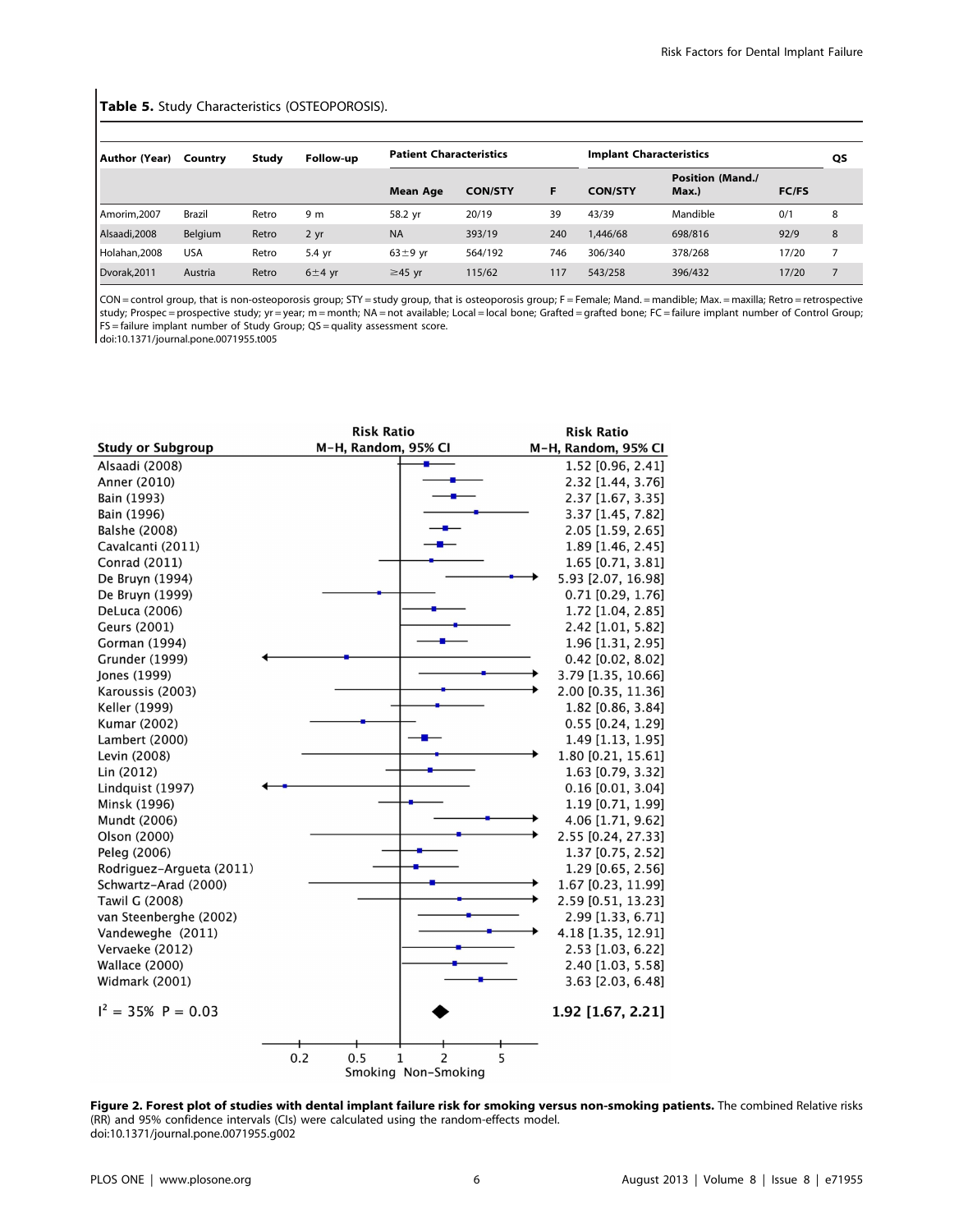Table 6. Subgroup analysis to investigate differences between studies included in meta-analysis.

|                              |                       |                   |               |           | $P$ value for heterogeneity |
|------------------------------|-----------------------|-------------------|---------------|-----------|-----------------------------|
| Subgroup                     | <b>No. of Studies</b> | RR (95% CI)       | $\hat{f}$ (%) | $P$ value | between subgroups           |
| Smoking                      |                       |                   |               |           |                             |
| <b>Design of Study</b>       |                       |                   |               |           |                             |
| Prospective                  | 15                    | 1.34(0.90,2.00)   | 67            | < 0.0001  | 0.06                        |
| Retrospective                | 18                    | 2.01(1.75,2.30)   | 14            | 0.29      |                             |
| <b>Geographical Location</b> |                       |                   |               |           |                             |
| <b>United States</b>         | 13                    | 1.59 (1.27,1.98)  | 46            | 0.04      | 0.08                        |
| Europe                       | 13                    | 2.18 (1.56,3.05)  | 56            | 0.007     |                             |
| <b>Other Regions</b>         | $\overline{7}$        | 2.23 (1.77,2.81)  | $\mathbf 0$   | 0.90      |                             |
| Length of Follow-up (years)  |                       |                   |               |           |                             |
| $\geq 5$                     | 11                    | 1.72 (1.37, 2.15) | 28            | 0.18      | 0.32                        |
| $<$ 5                        | 17                    | 1.98 (1.68,2.33)  | 14            | 0.29      |                             |
| Sample Size (implant)        |                       |                   |               |           |                             |
| $<$ 500                      | 16                    | 2.25 (1.64,3.08)  | 25            | 0.17      | 0.23                        |
| $\geq$ 500                   | 17                    | 1.81 (1.56,2.11)  | 40            | 0.05      |                             |
| Age (years)                  |                       |                   |               |           |                             |
| $<$ 55                       | 11                    | 2.15 (1.87, 2.47) | $\mathbf 0$   | 0.67      | 0.23                        |
| $\geq 55$                    | 6                     | 1.67(1.13, 2.47)  | $\mathbf{0}$  | 0.54      |                             |
| Radiotherapy                 |                       |                   |               |           |                             |
| <b>Design of Study</b>       |                       |                   |               |           |                             |
| Prospective                  | 6                     | 2.02 (1.37, 2.97) | $\pmb{0}$     | 0.73      | 0.58                        |
| Retrospective                | 10                    | 2.50 (1.32,4.75)  | 81            | < 0.00001 |                             |
| <b>Geographical Location</b> |                       |                   |               |           |                             |
| <b>United States</b>         | $\overline{2}$        | 1.46(0.12,17.16)  | 69            | 0.07      | 0.72                        |
| Europe                       | 14                    | 2.29 (1.45,3.63)  | 71            | < 0.0001  |                             |
| Length of Follow-up (years)  |                       |                   |               |           |                             |
| $\geq 5$                     | 5                     | 1.62(0.85, 3.11)  | 62            | 0.03      | 0.83                        |
| $<$ 5                        | 8                     | 1.76 (1.20, 2.59) | 20            | 0.27      |                             |
| Sample Size (implant)        |                       |                   |               |           |                             |
| $<$ 250                      | $10\,$                | 2.14 (1.27,3.60)  | 64            | 0.003     | 0.56                        |
| $\geq$ 250                   | 6                     | 2.74 (1.43,5.25)  | 76            | 0.001     |                             |
| Age (years)                  |                       |                   |               |           |                             |
| $60$                         | 8                     | 1.95 (1.11,3.42)  | 78            | < 0.0001  | 0.68                        |
| $\geq 60$                    | 3                     | 1.40 (0.33,5.97)  | $\pmb{0}$     | 0.69      |                             |
|                              |                       |                   |               |           |                             |

doi:10.1371/journal.pone.0071955.t006

 $P=0.49$ ; Egger's test:  $P=0.94$ ), diabetes (Begg's test:  $P=0.33$ ; Egger's test:  $P = 0.23$ ) or osteoporosis (Begg's test:  $P = 0.17$ ; Egger's test:  $P = 0.34$ ). Sensitivity analysis showed that excluding any one study from the pooled analysis did not vary the results substantially. (See Figure S1 for funnel plots of smoking, radiotherapy, diabetes and osteoporosis risk factor)

## Discussion

## Principle Findings

After reviewing numerous studies assessing the potential risk factors for dental implant failure, this meta-analysis supports the view that smoking and radiotherapy are associated with a higher risk of dental implant failure. Our findings suggest that individuals who smoke, or who have undergone radiotherapy before or after implantation, might suffer an approximately 35 or 70% higher risk of dental implant failure, respectively, as compared with nonsmokers or those who have not been exposed to radiotherapy. We found no significant inverse impact of diabetes on the risk of dental implant failure, whereas osteoporosis showed a direct but not significant association. However, because of the limited number of studies focusing on diabetes and osteoporosis, these results should be interpreted carefully and verified by further studies. The findings of this meta-analysis, may offer clinical dentists with additional insights into the prognosis of dental implant treatment and may help in the establishment of potential treatment plans.

#### Implications

The outcome of this meta-analysis indicated that individuals who smoke were more likely to suffer from dental implant failure. This finding is consistent with a previous meta-analysis performed in 2006, with an elevated OR of 2.17 (95% CI, 1.67–2.83) indicating the inverse impact of smoking on implant osseointegra-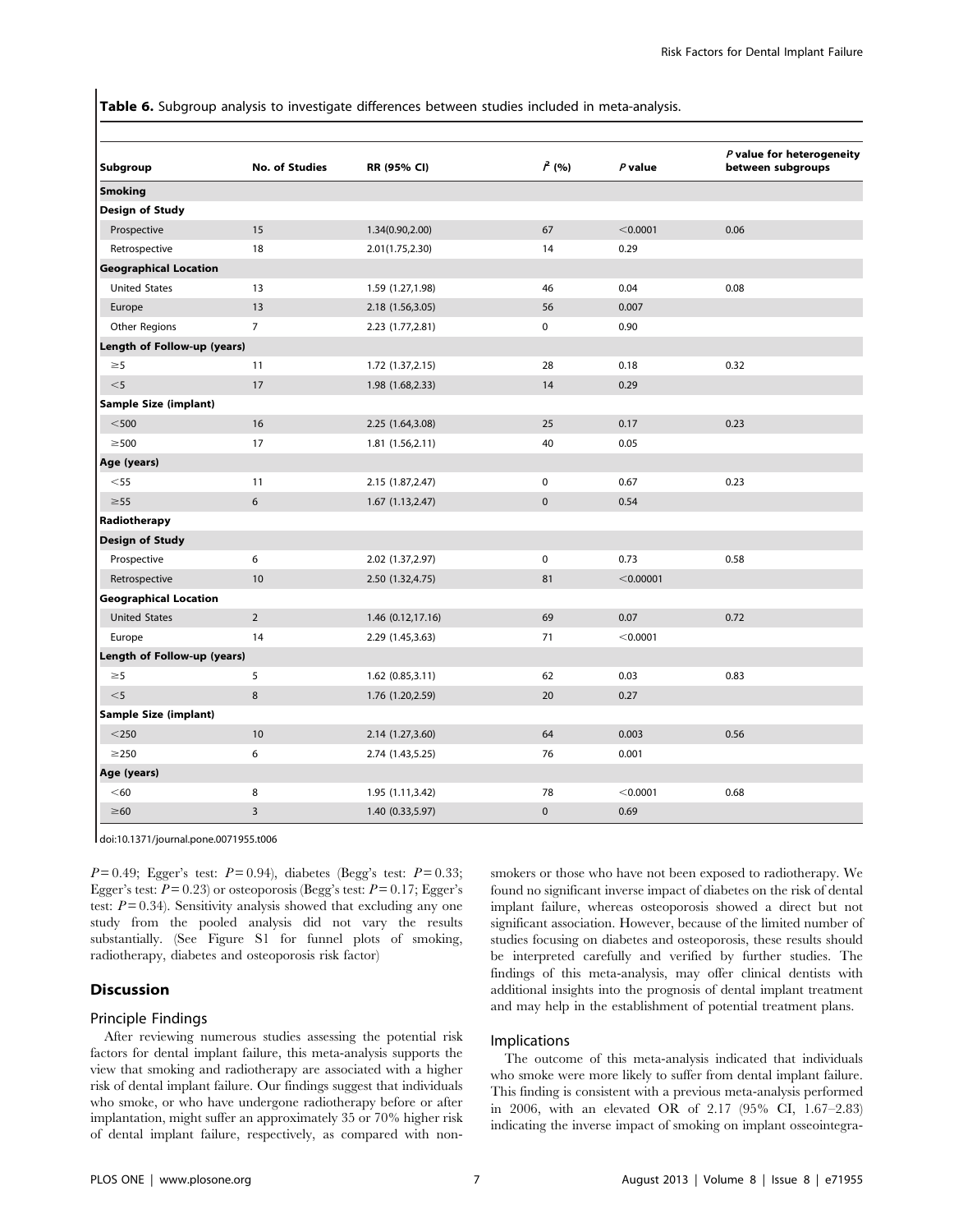

Figure 3. Forest plot of studies with dental implant failure risk for patients with radiotherapy versus non-smoking. The combined Relative risks (RR) and 95% confidence intervals (CIs) were calculated using the random-effects model. doi:10.1371/journal.pone.0071955.g003

tion [73]. Although the underlying mechanism is still not completely understood, researchers previously posited that smoking impaired the wound healing processes involved with implant/ tissue integration [27]. Others suggested that smokers treated with implants had an increased risk of postoperative complications, such as infection and peri-implantitis [53]. Bain and colleagues recommended that patients commence a smoking cessation protocol at least one week before and at least two months after dental implant surgery to assure dental implant osseointegration [22]; however, others have demonstrated that pre-operative smoking cessation, especially short-term cessation, bears no significant effect on reducing the risk of dental implant failure [74].

The present meta-analysis indicates that radiotherapy was strongly associated with increased risk of dental implant failure. A former review of animal and human studies reached a similar conclusion that implants placed in irradiated bone experienced 2– 3 times higher rates of failure [75]. Moreover, implants placed in irradiated maxilla were reported to have a higher failure rate compared with those in irradiated mandible [76]. Bone responds to irradiation with various cellular, vascular, and metabolic alterations occurring at different sites in the irradiated bone and adjacent tissues [77]. Several plausible mechanisms to explain how bone responds to irradiation have been proposed, including altered osteoblast and osteoclast function during bone repair and remodeling, the formation and the subsequent breakdown of hypoxic-hypocellular and hypovascular tissues, and a decreased rate of tissue perfusion and tissue fibrosis [77–79]. Such responses were previously believed to be highly variable and partly related to the administered dose of radiation [77]. Researchers suggested that a fractionated dose would be better tolerated than a single exposure at the same level of intensity [80]. Furthermore, adjunctive treatment with the use of hyperbaric oxygen (HBO) was expected to increase the regenerative capacity of tissue damaged after radiotherapy; however, no strong evidence was found to support the use of HBO to decrease dental implant failure for radiotherapy-exposed patients [81].



Figure 4. Forest plot of studies with dental implant failure risk for patients with diabetes versus non-diabetes. The combined Relative risks (RR) and 95% confidence intervals (CIs) were calculated using the random-effects model. doi:10.1371/journal.pone.0071955.g004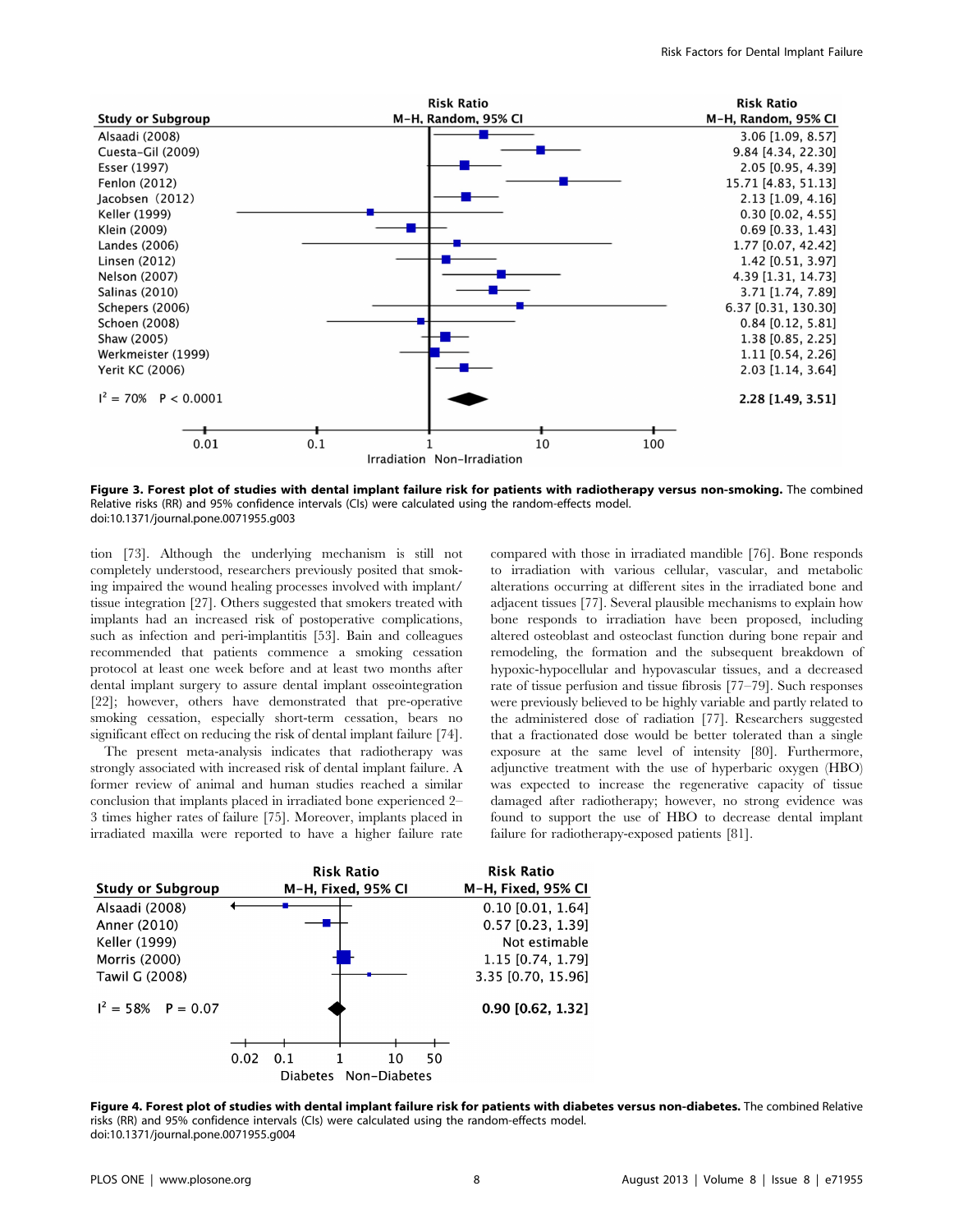

Figure 5. Forest plot of studies with dental implant failure risk for patients with osteoporosis versus non-osteoporosis. The combined Relative risks (RR) and 95% confidence intervals (CIs) were calculated using the random-effects model. doi:10.1371/journal.pone.0071955.g005

Diabetes and osteoporosis are both highly prevalent disorders among elderly patients [10,11,82]. After reviewing the published literature, we found a lack of high quality and single-risk-factor focused studies with regard to the effects of diabetes or osteoporosis on dental implant survival. The present meta-analysis revealed no direct impact of diabetes or osteoporosis on the risk of dental implant failure, although both were reported to affect wound healing in oral tissues [1]. Clinical dentists are advised to avoid dental implant treatment in poorly controlled diabetic patients, and studies indicate that the long-term use of bisphosphonates by osteoporotic patients may cause osteonecrosis of the jaw [83]. Unfortunately, data was insufficient yet to give an explicit explanation of its effect on risk of dental implant failure. Diabetes and osteoporosis can be well controlled by drug intervention; yet since, none of the studies included a discussion as to the different level of severity of diabetes or osteoporosis in these patients and on the risk of dental implant failure, this limited our ability to further assess the risk of these two factors in the present meta-analysis.

## Strength and Limitations

To our knowledge, this study is the most comprehensive metaanalysis to estimate the association of smoking, radiotherapy, diabetes, and osteoporosis with dental implant failure. We were able to include a substantial total number of subjects (more than 40,000 dental implants placed under risk-threatening conditions), which significantly increased the statistical power of our analysis. We made sure to minimize the bias by means of study procedure. Not only did we search MEDLINE and EMBASE databases to identify potential studies, but also we manually examined all reference lists from relevant studies. The McHarm quality assessment tool was used to evaluate each of the included studies to ensure sufficient study quality (mean score of 8.2 out of 10). Publication bias was also absent, as determined by visualization of funnel plot, Begg's test and Egger's test.

Despite the above strengths and advantages, this meta-analysis has several limitations. First, the present study was subject to confounding factors that could be inherent in the included studies and it is difficult to completely rule out the possibility that other risk factors were responsible for the observed associations. Second, heterogeneity might have been introduced by methodological differences among the studies. Many of the  $I^2$  estimates calculated in this meta-analysis were judged as high. While we were able to perform subgroup analyses on studies of smoking and radiotherapy, which indicated no influence on the study design, geographical location, length of follow-up, sample size and mean patient age, the diabetes and osteoporosis implant failure data were insufficient for a stratified analysis. Although these issues might have reduced the strength of the conclusions drawn in this metaanalysis, visual inspection of the forest plots suggests that there is considerable consistency in the RRs across the studies. Third, the search was limited to English studies and only performed with the use of two electronic databases, mainly because of the limited work force for the present research; this might have introduced a selection bias to the results.

#### Suggestion for Future Studies

On the basis of this meta-analysis, several questions should be answered in future studies. First, what is the compound effect of multiple risk factors on dental implant failure? For instance, what is the risk of dental implant failure for smokers with diabetes, or smokers with osteoporosis? To answer this question, several welldesigned cohort studies with adequate control for confounding factors should be considered. Second, could different severity levels of the four risk factors, such as the severity of the disease or the frequency of smoking, have an effect on dental implant failure? An investigation that specifically focuses on the quantity of smoking, the overall irradiation dose, and/or the severity of diabetes and osteoporosis may offer insight into this question. Third, could the application of smoking cessation or HBO treatment as an adjunct to radiotherapy decrease the risk of dental implant failure? Future studies, including randomized controlled trials, concerning the topics are needed to gain a better understanding of the underlying relationship among these risk factors.

#### Conclusions

The present study investigated the influence of smoking, radiotherapy, diabetes and osteoporosis on dental implant failure, and may provide clinical dentists with additional insight for dental implant treatment prognosis and treatment strategies. We found that, smoking and radiotherapy are associated with a higher risk of dental implant failure while diabetes has no significant inverse impact on the risk of dental implant failure. The association between osteoporosis and the risk of dental implant failure was direct but not significant. However, because of the lack of high quality and individual risk-isolated studies with respect to diabetes and osteoporosis, additional, well-designed studies, with adequate control for confounding factors, are required in future investigations.

#### Supporting Information

Checklist S1 PRISMA Checklist. (PDF) (PDF)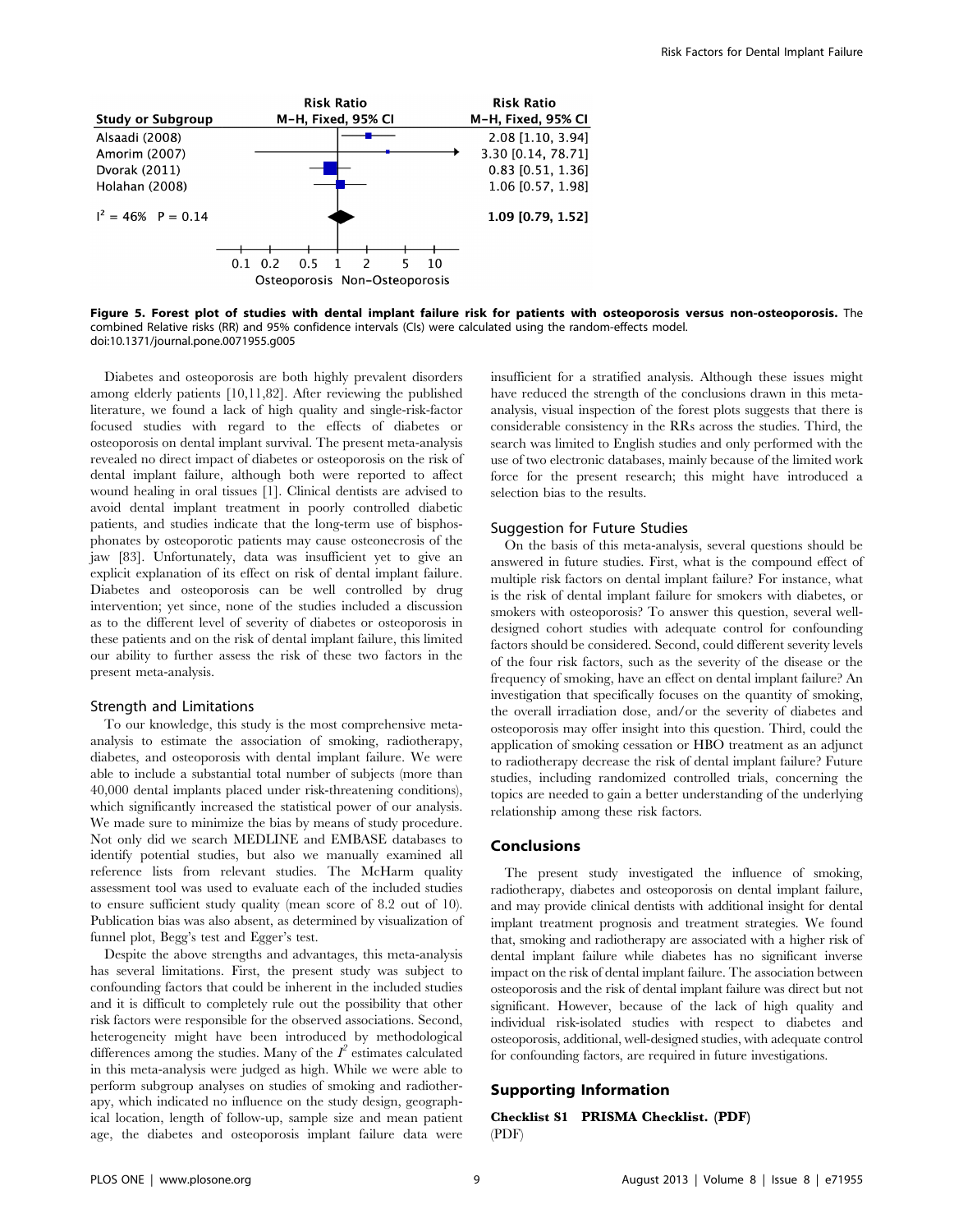#### Acknowledgments

We would like to express our sincere gratitude for Professor Zhiyuan Zhang's consultation on head and neck cancer radiotherapy, Professor Tingting Tang and Dr. An Qin's advice on osteoporosis, and Professor

#### References

- 1. Klokkevold PR, Han TJ (2007) How do smoking, diabetes, and periodontitis affect outcomes of implant treatment? Int J Oral Maxillofac Implants 22 Suppl.: 173–202.
- 2. Naert I, Koutsikakis G, Quirynen M, Duyck J, van Steenberghe D, et al. (2002) Biologic outcome of implant-supported restorations in the treatment of partial edentulism. Part 2: a longitudinal radiographic study. Clin Oral Implants Res 13: 390–395.
- 3. Lekholm U, Gunne J, Henry P, Higuchi K, Lindén U, et al. (1999) Survival of the Brånemark implant in partially edentulous jaws: a 10-year prospective multicenter study. Int J Oral Maxillofac Implants 14: 639–645.
- 4. Ferrigno N, Laureti M, Fanali S, Grippaudo G (2002) A long-term follow-up study of non-submerged ITI implants in the treatment of totally edentulous jaws. Part I: Ten-year life table analysis of a prospective multicenter study with 1286 implants. Clin Oral Implants Res 13: 260–273.
- 5. Cosyn J, Vandenbulcke E, Browaeys H, Van Maele G, De Bruyn H (2012) Factors associated with failure of surface-modified implants up to four years of function. Clin Implant Dent Relat Res 14: 347–358.
- 6. Bornstein MM, Cionca N, Mombelli A (2009) Systemic conditions and treatments as risks for implant therapy. Int J Oral Maxillofac Implants 24 Suppl.: 12–27.
- 7. Rocchietta I, Nisand D (2012) A review assessing the quality of reporting of risk factor research in implant dentistry using smoking, diabetes and periodontitis and implant loss as an outcome: critical aspects in design and outcome assessment. J Clin Periodontol 39 Suppl.12: 114–121.
- 8. Moy PK, Medina D, Shetty V, Aghaloo TL (2005) Dental implant failure rates and associated risk factors. Int J Oral Maxillofac Implants 20: 569-577.
- 9. Buser D, von Arx T, ten Bruggenkate CM, Weingart D (2000) Basic surgical principles with ITI implants. Clin Oral Implants Res 11 Suppl.: 59–68.
- 10. Gaetti-Jardim EC, Santiago-Junior JF, Goiato MC, Pellizer EP, Mafro-Filho O, et al. (2011) Dental implants in patients with osteoporosis: a clinical reality? J Craniofac Surg 22: 1111–1113.
- 11. NIH Consensus Development Panel on Osteoporosis Prevention, Diagnosis, and Therapy (2001) Osteoporosis: prevention, diagnosis and treatment. JAMA 285: 785–795.
- 12. Mohammad AR, Hooper DA, Vermilyea SG, Mariotti A, Preshaw PM (2003) An investigation of the relationship between systemic bone density and clinical periodontal status in post-menopausal Asian-American women. Int Dent J 53: 121–125
- 13. Moedano DE, Irigoyen ME, Borges-Yáñez A, Flores-Sánchez I, Rotter RC (2011) Osteoporosis, the risk of vertebral fracture, and periodontal disease in an elderly group. Gerodontology 28: 19–27.
- 14. Misch CE, Perel ML, Wang HL, Sammartino G, Galindo-Moreno P, et al. (2008) Implant success, survival, and failure: the International Congress of Oral Implantologists (ICOI) Pisa Consensus Conference. Implant Dent 17: 5–15.
- 15. Santaguida PRP MI (2008) Quality assessment scale of harms (McHarm) for primary studies. Available: http://hiru.mcmaster.ca/epc/mcharm.pdf. Accessed 14 May 2008.
- 16. DerSimonian R, Laird N (1986) Meta-analysis in clinical trials. Control Clin Trials 7: 177–188.
- 17. Higgins JP, Thompson SG, Deeks JJ, Altman DG (2003) Measuring inconsistency in meta-analyses. BMJ 327: 557–560.
- 18. Egger M, Davey Smith G, Schneider M, Minder C (1997) Bias in meta-analysis detected by a simple, graphical test. BMJ 315: 629–634.
- 19. Alsaadi G, Quirynen M, Michiles K, Teughels W, Komárek A, et al. (2008) Impact of local and systemic factors on the incidence of failures up to abutment connection with modified surface oral implants. J Clin Periodontol 35: 51–57.
- 20. Korfage A, Schoen PJ, Raghoebar GM, Roodenburg JL, Vissink A, et al. (2010) Benefits of dental implants installed during ablative tumour surgery in oral cancer patients: a prospective 5-year clinical trial. Clin Oral Implants Re 21: 971–979.
- 21. Kan JY, Rungcharassaeng K, Lozada JL, Goodacre CJ (1999) Effects of smoking on implant success in grafted maxillary sinuses. J Prosthet Dent 82: 307–311.
- 22. Bain CA, Moy PK (1993) The association between the failure of dental implants and cigarette smoking. Int J Oral Maxillofac Implants 8: 609–615.
- 23. De Bruyn H, Collaert B (1994) The effect of smoking on early implant failure. Clin Oral Implants Res 5: 260–264.
- 24. Gorman LM, Lambert PM, Morris HF, Ochi S, Winkler S (1994) The effect of smoking on implant survival at second-stage surgery: DICRG Interim Report No. 5. Dental Implant Clinical Research Group. Implant Dent 3: 165–168.

Yinli Lu's suggestions on diabetes. Special thanks to Chao Ji, Pengfei Wen and Li Ni for their generous help in literature searching.

## Author Contributions

Conceived and designed the experiments: HC XQ EL. Performed the experiments: HC NL XX. Analyzed the data: HC NL XX XQ. Contributed reagents/materials/analysis tools: HC XQ. Wrote the paper: HX XQ EL.

- 25. Bain CA (1996) Smoking and implant failure–benefits of a smoking cessation protocol. Int J Oral Maxillofac Implants 11: 756–759.
- 26. Minsk L, Polson AM, Weisgold A, Rose LF, Sanavi F, et al. (1996) Outcome failures of endosseous implants from a clinical training center. Compend Contin Educ Dent 17: 848–850.
- 27. Lindquist LW, Carlsson GE, Jemt T (1997) Association between marginal bone loss around osseointegrated mandibular implants and smoking habits: a 10-year follow-up study. J Dent Res 76: 1667–1674.
- 28. De Bruyn H, Collaert B, Lindén U, Johansson C, Albrektsson T (1999) Clinical outcome of Screw Vent implants: A 7-year prospective follow-up study. Clin Oral Implants Res 10: 139–148.
- 29. Grunder U, Gaberthuel T, Boitel N, Imoberdorf M, Meyenberg K, et al. (1999) Evaluating the clinical performance of the Osseotite implant: defining prosthetic predictability. Compend Contin Educ Dent 20: 628–633.
- 30. Jones JD, Lupori J, Van Sickels JE, Gardner W (1999) A 5-year comparison of hydroxyapatite-coated titanium plasma-sprayed and titanium plasma-sprayed cylinder dental implants. Oral Surg Oral Med Oral Pathol Oral Radiol Endod 87: 649–652.
- 31. Keller EE, Tolman DE, Eckert SE (1999) Maxillary antral-nasal inlay autogenous bone graft reconstruction of compromised maxilla: a 12-year retrospective study. Int J Oral Maxillofac Implants 14: 707–721.
- 32. Lambert PM, Morris HF, Ochi S (2000) The influence of smoking on 3-year clinical success of osseointegrated dental implants. Ann Periodontol 5: 79–89.
- 33. Olson JW, Dent CD, Morris HF, Ochi S (2000) Long-term assessment (5 to 71 months) of endosseous dental implants placed in the augmented maxillary sinus. Ann Periodontol 5: 152–156.
- 34. Schwartz-Arad D, Grossman Y, Chaushu G (2000) The clinical effectiveness of implants placed immediately into fresh extraction sites of molar teeth. J Periodontol 71: 839–844.
- 35. Wallace RH (2000) The relationship between cigarette smoking and dental implant failure. Eur J Prosthodont Restor Dent 8: 103–106.
- 36. Geurs NC, Wang IC, Shulman LB, Jeffcoat MK (2001) Retrospective radiographic analysis of sinus graft and implant placement procedures from the Academy of Osseointegration Consensus Conference on Sinus Grafts. Int J Periodontics Restorative Dent 21: 517–523.
- 37. Widmark G, Andersson B, Carlsson GE, Lindvall AM, Ivanoff CJ (2001) Rehabilitation of patients with severely resorbed maxillae by means of implants with or without bone grafts: a 3- to 5-year follow-up clinical report. Int J Oral Maxillofac Implants 16: 73–79.
- 38. Kumar A, Jaffin RA, Berman C (2002) The effect of smoking on achieving osseointegration of surface-modified implants: a clinical report. Int J Oral Maxillofac Implants 17: 816–819.
- 39. van Steenberghe D, Jacobs R, Desnyder M, Maffei G, Quirynen M (2002) The relative impact of local and endogenous patient-related factors on implant failure up to the abutment stage. Clin Oral Implants Res 13: 617–622.
- 40. Karoussis IK, Salvi GE, Heitz-Mayfield LJ, Brägger U, Hämmerle CH, et al. (2003) Long-term implant prognosis in patients with and without a history of chronic periodontitis: a 10-year prospective cohort study of the ITI Dental Implant System. Clin Oral Implants Res 14: 329–339.
- 41. DeLuca S, Habsha E, Zarb GA(2006). The effect of smoking on osseointegrated dental implants. Part I: implant survival. Int J Prosthodont 19: 491–498.
- 42. Peleg M, Garg AK, Mazor Z (2006) Healing in smokers versus nonsmokers: survival rates for sinus floor augmentation with simultaneous implant placement. Int J Oral Maxillofac Implants 21: 551–559.
- 43. Mundt T, Mack F, Schwahn C, Biffar R (2006) Private practice results of screwtype tapered implants: survival and evaluation of risk factors. Int J Oral Maxillofac Implants 21: 607–614.
- 44. Alsaadi G, Quirynen M, Komárek A, van Steenberghe D (2008) Impact of local and systemic factors on the incidence of late oral implant loss. Clin Oral Implants Res 19: 670–676.
- 45. Balshe AA, Eckert SE, Koka S, Assad DA, Weaver AL (2008) The effects of smoking on the survival of smooth- and rough-surface dental implants. Int J Oral Maxillofac Implants 23: 1117–1122.
- 46. Levin L, Hertzberg R, Har-Nes S, Schwartz-Arad D (2008) Long-term marginal bone loss around single dental implants affected by current and past smoking habits. Implant Dent 17: 422–429.
- 47. Tawil G, Younan R, Azar P, Sleilati G (2008) Conventional and advanced implant treatment in the type II diabetic patient: surgical protocol and long-term clinical results. Int J Oral Maxillofac Implants 23: 744–752.